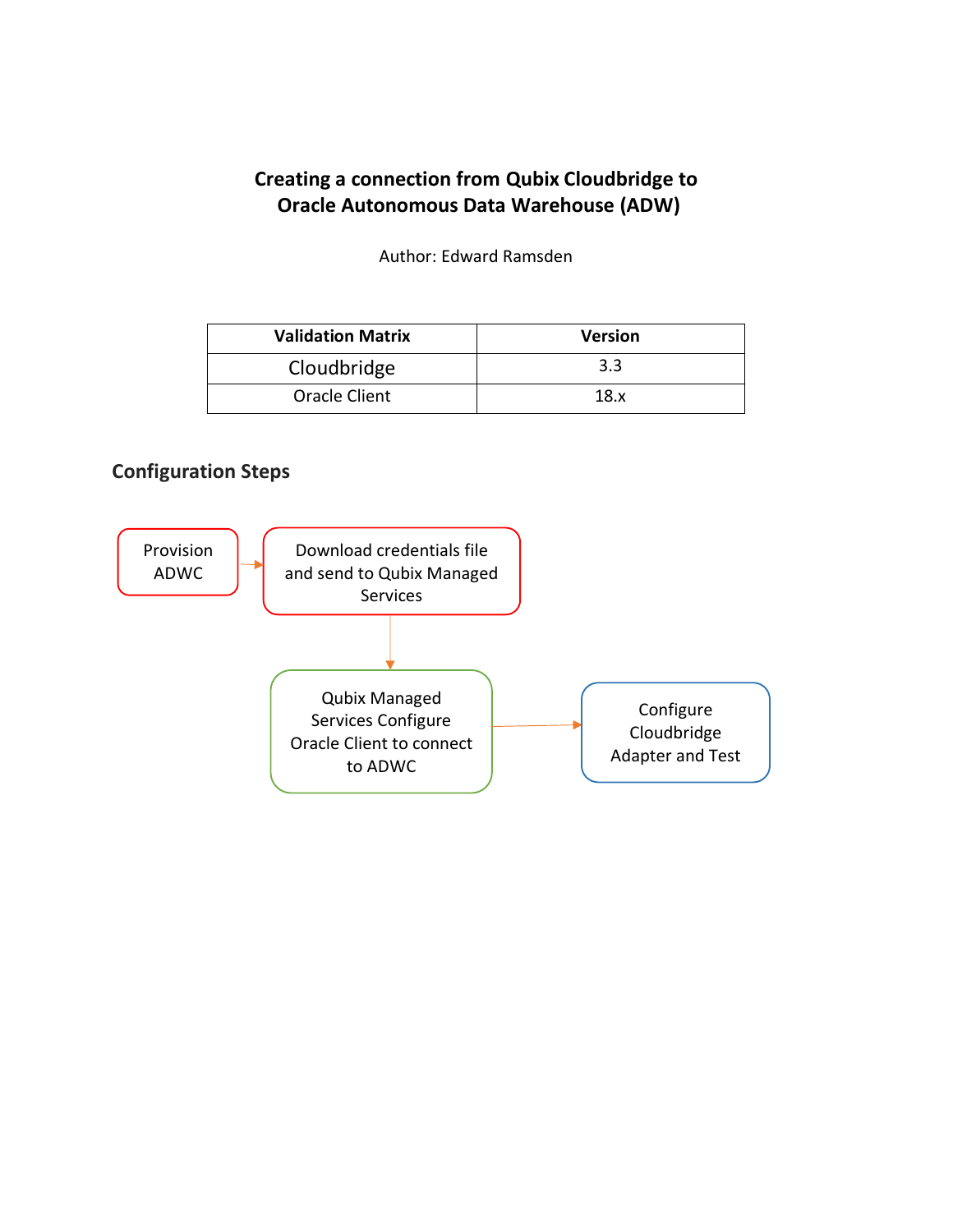## Step 1: Provision ADWC and Download Connection File

- 1. Provision Autonomous Data Warehouse Cloud (ADWC) and download the corresponding credentials.zip file. For the Oracle documentation to provision ADWC click [here.](http://www.oracle.com/webfolder/technetwork/tutorials/obe/cloud/adwc/OBE_Provisioning_Autonomous_Data_Warehouse_Cloud_bak/provisioning_autonomous_data_warehouse_cloud_v2.html) Also check [Downloading Client Credentials \(Wallets\).](https://docs.oracle.com/en/cloud/paas/autonomous-data-warehouse-cloud/user/connect-download-wallet.html#GUID-B06202D2-0597-41AA-9481-3B174F75D4B1)
- 2. Email the credentials.zip file to Qubix Managed Services (support@qubix.co.uk). Managed Services will deploy the file on your managed Cloudbridge server and configure the Oracle Client to connect to ADWC.

# Step 2: Configuring Cloudbridge to connect with ADWC

• From the Cloudbridge main menu, click the "Create New" button and choose "Adapter" from the popup menu.<br> $\equiv$  Qubix Cloudbridge



- Complete the following fields on the Adapter page
	- o Choose a name for this adapter
	- $\circ$  Choose the default level of access that Cloudbridge users will have to this adapter
		- $\blacksquare$ No Access – users will not be able to use the connection to ADWC
		- $\mathbf{u}$  . Read – users will be able to use but not modify this connection to ADWC
		- Write users will be able to use and modify this connection to ADWC
	- o Choose "Oracle database" as the Adapter Type
	- o Choose "Connect from Cloud Server" as the Local or Cloud option
	- $\circ$  For Server, enter the name given to you ADWC connection credentials with " high" at the end, for example "myserver high"
	- o For Port enter 0
	- $\circ$  For User, enter the name of the schema in your ADWC database to which you wish to connect
	- o For Password, enter the password for the user
	- o For Database, enter a space (" ")
- Click "Submit"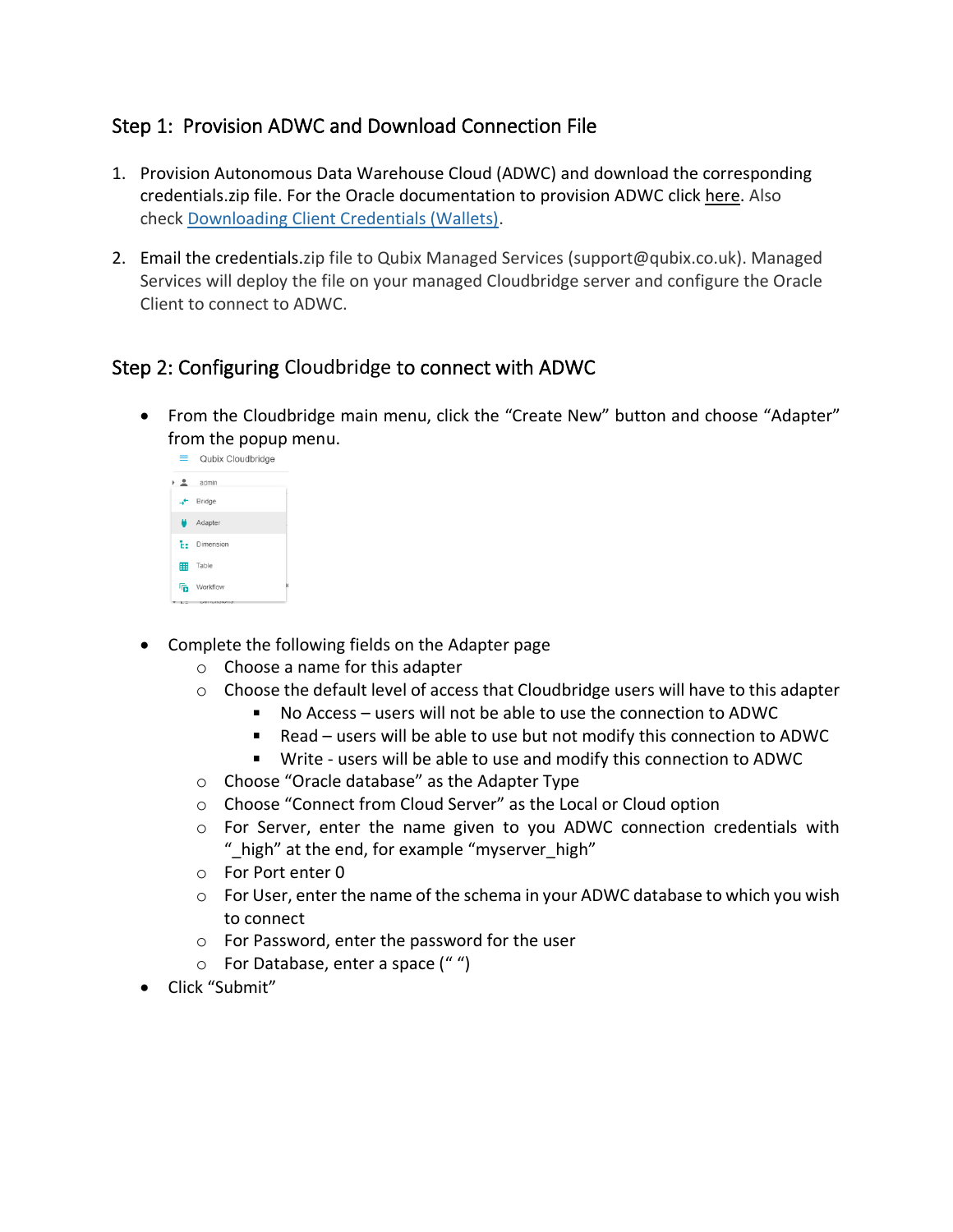← Edit Adapter

| <b>Edit Adapter</b>                                                     |   |
|-------------------------------------------------------------------------|---|
| Adapter Name*                                                           |   |
| Autonomous Data Warehouse                                               | 固 |
| Description                                                             |   |
| Default Security *                                                      |   |
| Write                                                                   |   |
| <b>Adapter Details</b>                                                  |   |
| Adapter Type *                                                          |   |
| Oracle Database                                                         |   |
| <b>Local or Cloud</b><br><b>Connect from local Client</b>               |   |
| Connect from Cloud server                                               |   |
| Tunnel through local Client via SSH                                     |   |
| Server*                                                                 |   |
| cloudbridge_high<br>This should be the URL or IP to the Server Database |   |
| Port*                                                                   |   |
| 0                                                                       |   |
| User*                                                                   |   |
| staging                                                                 |   |
| Password                                                                |   |
|                                                                         | ⊕ |
| Database*                                                               |   |
|                                                                         |   |

Example of the settings for an ADWC adapter

### Step 3: Configuring Cloudbridge to connect a table in ADWC

• From the Cloudbridge main menu, click the "Create New" button and choose "Table" from the popup menu.

ŧ

- Complete the following fields on the Table page
	- o Choose "Link to local database (physical table)" for Local or Cloud
	- o Select the name of the Adapter that you created in Step 2
	- o Enter the name of a table that you wish to view or edit
	- o Click "Get Columns". The columns of your table will appear on the screen
	- o For "Table Alias" choose a descriptive name for the table. This will appear in the Cloudbridge menu
	- o Choose the default level of access that Cloudbridge users will have to this table
		- No Access users will not be able to see this table  $\mathbf{u}$  .
		- Read users will be able to view but not edit this table $\blacksquare$